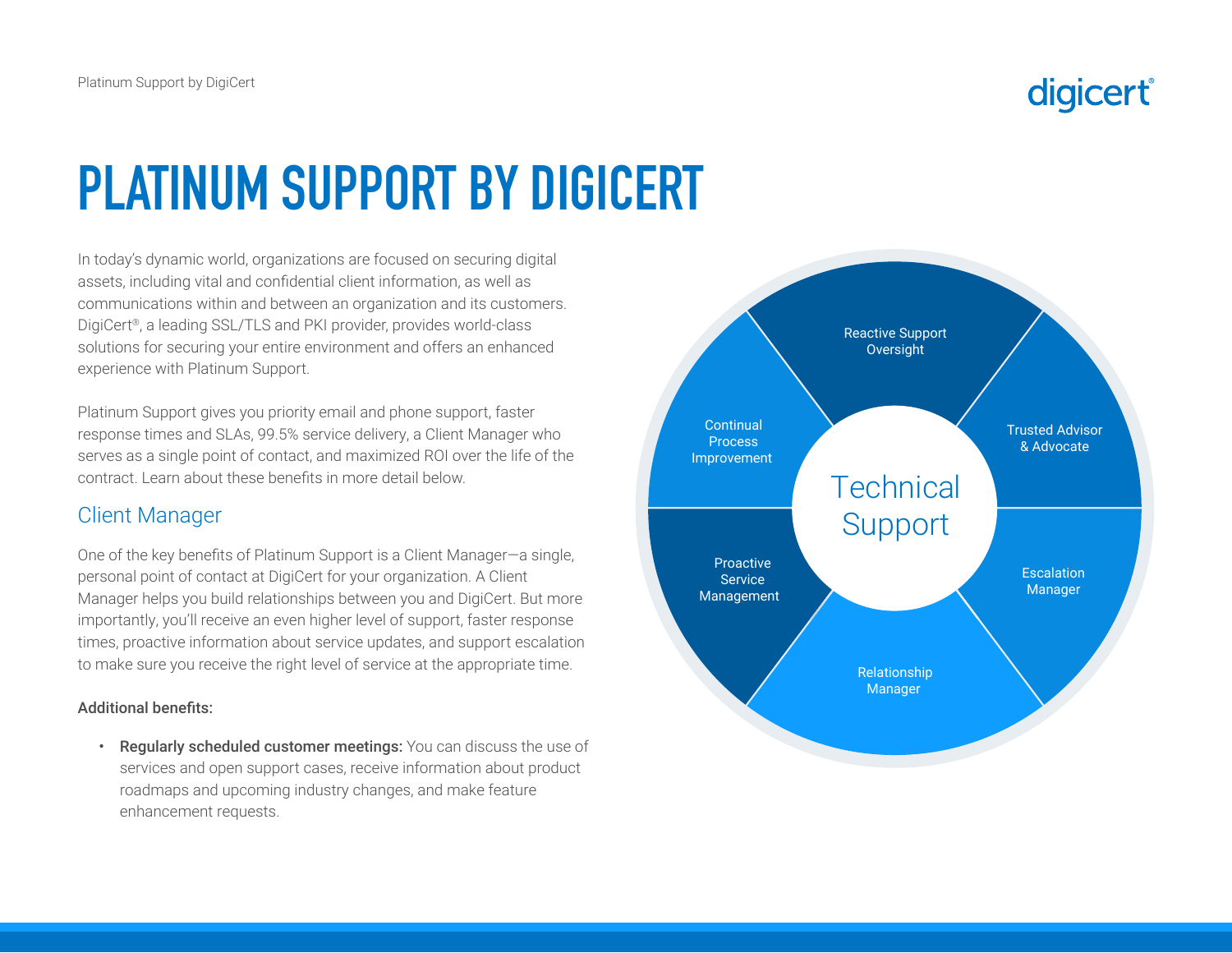## digicert®

- Client Manager updates: Technical support is available 24/7, but if there are other problems you need addressed, you can let your Client Manager know directly by email or phone. Client Managers are available during regional business hours.
- Service renewal tracking: Monitoring certificate expiration dates is a key metric to track to avoid service disruption. Prior to the renewal date, your designated Client Manager will facilitate and support the renewal process if desired.
- Communicate service-impacting changes: Your Client Manager will inform you of any planned outages that may affect our services.
- Support escalation point: In case you have difficulties contacting the Support team or receiving a status update, your Client Manager can escalate your request to the appropriate person.
- Uptime reporting: You'll receive a monthly report showing DigiCert's service performance against committed SLA targets. The report highlights system availability (uptime) as well as the guaranteed uptime for Platinum Support customers.
- Coordinate client planning sessions: Your Client Manager will evaluate your operations and offer suggestions on how to better utilize DigiCert's products and services.

#### Faster, Prioritized 24/7 Support

DigiCert is known for knowledgeable and fast customer support, which is available 24/7/365. We understand that when a problem arises, you can't afford to wait. Not only do you have access to a Client Manager, but Platinum Support services also gives you faster response times and priority access to technical support. Our Support team will help you solve the issue and find a resolution as fast as possible.

|                                  | <b>Status</b>                                                                                             | Standard (Gold) | <b>Platinum Lite</b> | <b>Platinum Support</b> |
|----------------------------------|-----------------------------------------------------------------------------------------------------------|-----------------|----------------------|-------------------------|
| Severity 1: Critical             | Service is down or unavailable<br>and no work-around exists.                                              | Within 1 hour   | Within 30 minutes    | Within 30 minutes       |
| Severity 2:<br>High Importance   | Service is functional, but<br>usability is seriously degraded.                                            | Within 6 hours  | Within 2 hours       | Within 2 hours          |
| Severity 3:<br>Medium Importance | Service is affected by<br>problems or events that have<br>minimal impact on availability<br>or usability. | Within 24 hours | Within 8 hours       | Within 8 hours          |

\*Note: Response time does not mean resolution time.